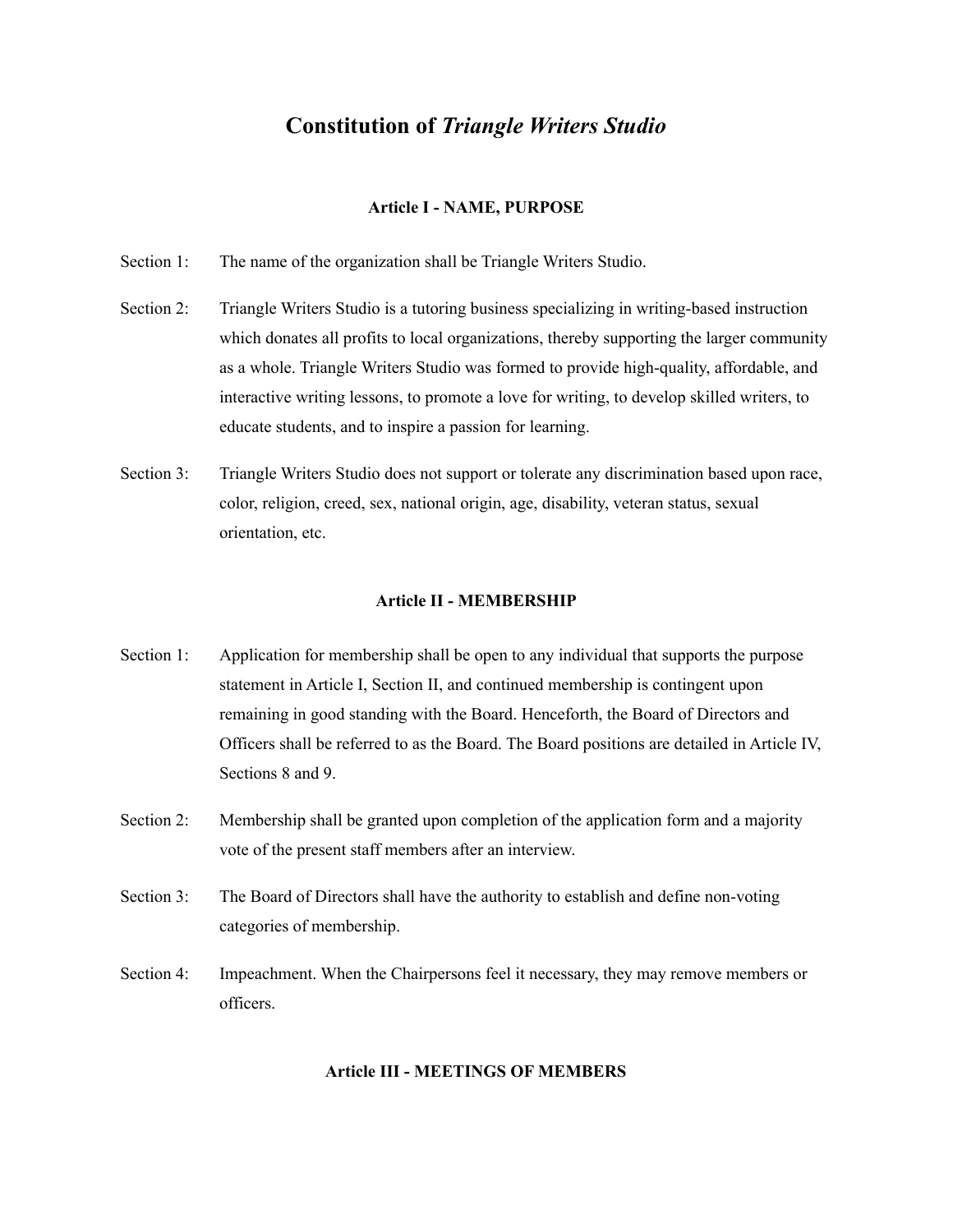- Section 1: Monthly Meeting. The date, time, and location of the regular monthly meeting shall be set by the Chairpersons.
- Section 2: Special Meetings. Special meetings may be called by the Chairpersons. A member of good standing may request a special meeting with confirmation from the Chairpersons.
- Section 3: Notice. Notice of each meeting shall be given to each member through email or text at least three days prior to the meeting.

#### **Article IV - BOARD OF OFFICERS, BOARD OF DIRECTORS**

- Section 1: Board Role, Size, Composition. The Board is responsible for select leadership commitments and direction of assigned components of the organization. The Board shall have up to fifteen members but no fewer than five members. The Board receives no compensation other than reimbursement of reasonable expenses.
- Section 2: Meetings. The Board shall meet at least quarterly, at an agreed upon time and location.
- Section 3: Board of Officers Membership. Board of Officers members shall be elected by appointment from the Board of Directors or by completion of the application process and Board of Directors approval. Board of Officers shall be elected by appointment from the Board of Directors or by completion of the application process and Board of Directors approval.
- Section 4: Board of Directors Role. In the case, the standing Board of Directors step down or are unable to serve, a new Board of Directors will be elected through a majority Board voting. In order to qualify for Board of Directors eligibility, nominees must have served on Board for at least one year; currently be a Board member in good standing; be familiar with duties of a Board of Directors; and be at least eighteen by the time of role assumption.
- Section 5: Terms. All Board of Officer members shall serve indefinitely, unless they choose to leave the organization or are removed. In the case of inability to serve, the Board of Directors may appoint a replacement for the remainder of the term effective immediately.
- Section 6: Notice. An official Board meeting requires that each Board member have a notice at least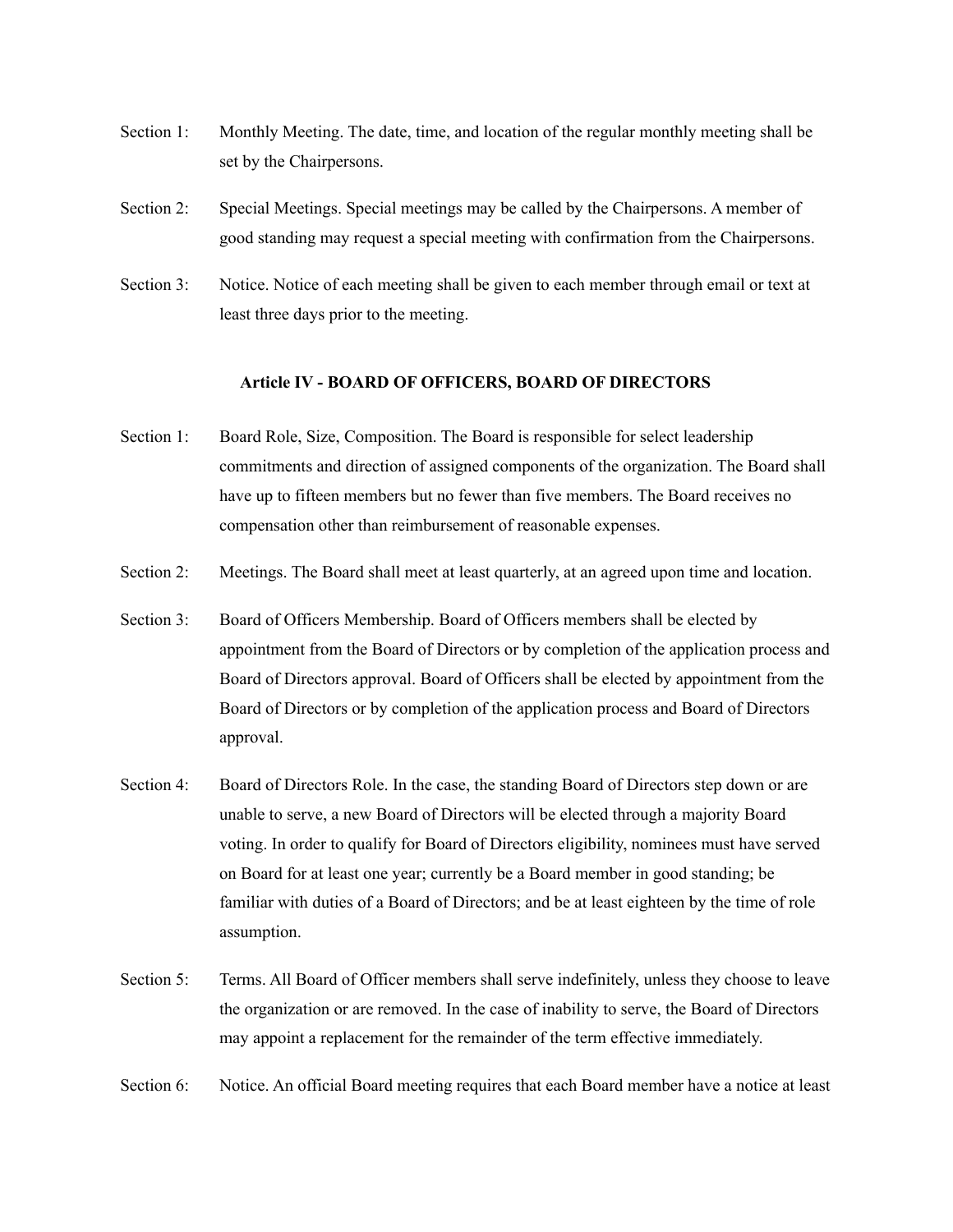three days in advance.

Section 7: Officers and Duties. There shall be six officers of the Board of Officers, consisting of a Secretary, Social Media Manager, Internal Marketing Manager, Website Manager, Resources Manager, and Special Projects Manager.

The secretary shall:

- 1. Respond to emails.
- 2. Take meeting minutes and send to staff emailing list.
- 3. Must attend all meetings.

The social media manager shall:

- 1. Post weekly on a confirmed schedule regarding current organizational events and writing-based topics.
- 2. Send posts in advance to be approved by the Board or Director of Marketing.
- 3. Take initiative to create engagement on social media platforms through stories and interactions.

The internal marketing manager shall:

- 1. Create newsletters and send them to the emailing list.
- 2. Collaborate with marketing team members to compile information and relate content across platforms.

The website manager shall:

1. Update the website as needed.

The resources manager shall:

- 1. Create content on a weekly basis in addition to specific curriculums when asked by staff members.
- 2. Update staff members regarding new curriculums.

The special projects manager shall:

- 1. Manage and execute all new projects the organization wants to work on.
- 2. Share organization projects and growth opportunities.
- Section 8: Directors and Duties. There shall be five Board of Director members, consisting of a director of finance, director of marketing, director of operations, and two chairpersons. The director of finance shall:
	- 1. Account for and ensure the collection and payments of all income and expenses on a day-to-day basis and report findings to the Chairpersons.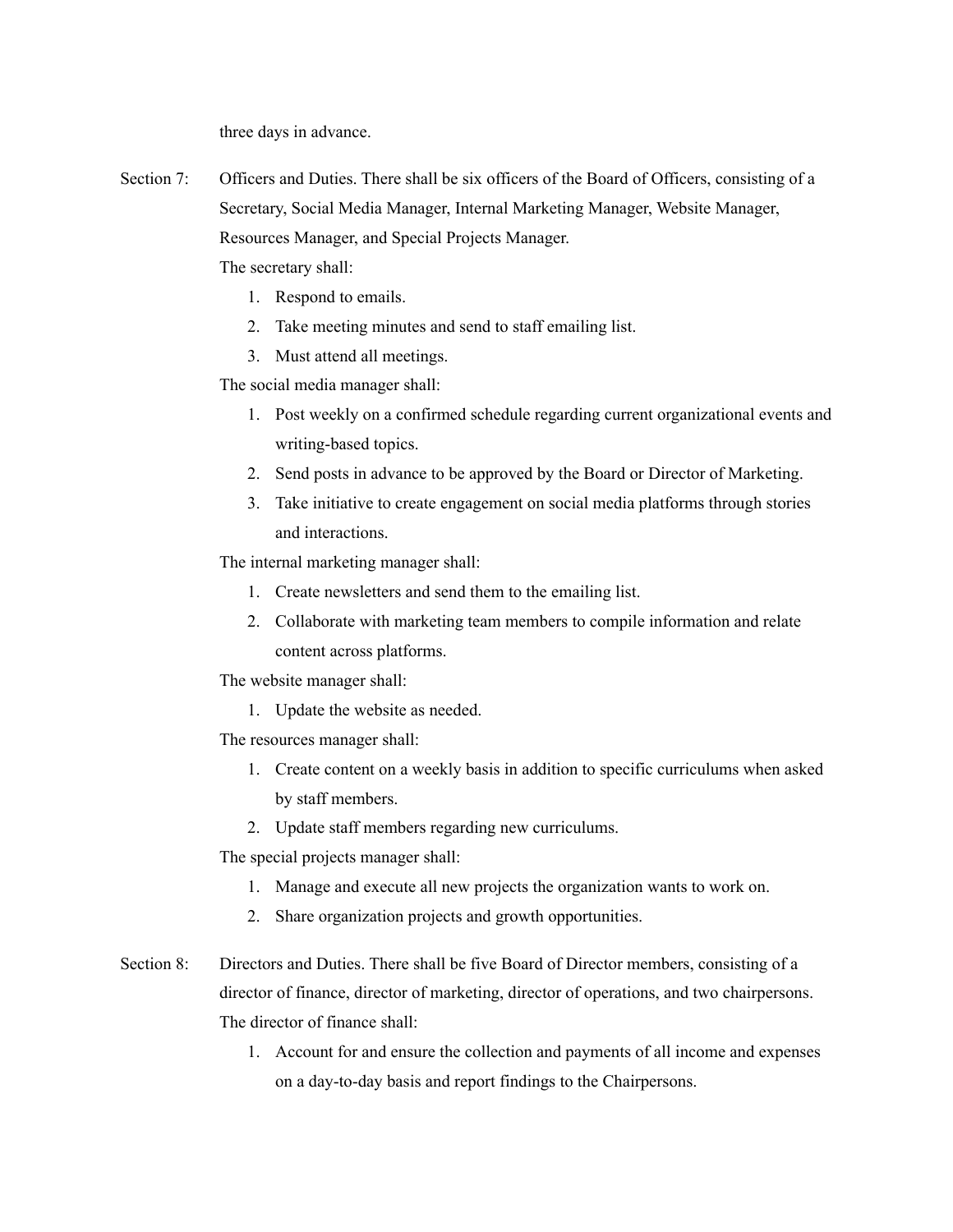- 2. Find and manage sponsorships and donations
- 3. Create an annual report detailing profits, losses, etc.

The director of marketing shall:

- 1. Oversee the marketing team to ensure that all processes are being done and standards are on par with that of the Board.
- 2. Assess the growth of our marketing presence over time.

The director of operations shall:

- 1. Assist with the management of all operations including but not limited to: classes, summer camps, special projects, resources.
- 2. Ensure that the special projects team, resource manager, and internal communications manager are operating.

The chairpersons shall:

- 1. Manage operations, finance, and marketing on a large scale.
- Section 9: The above officer and director roles are not limited to their description and based on organization needs and Board of Directors approval, members of the Board may perform other duties as well.
- Section 10: Vacancies. When a vacancy on the Board exists, the Board of Directors may select a replacement through the application process or immediate approval.
- Section 11: Resignation. Resignation from the Board must be communicated to the Board of Directors.

### **Article V - ORGANIZATION DISSOLUTION**

Section 1: Upon the dissolution of the organization, the Board of Directors shall, after paying or making provisions for the payment of all of the liabilities of the organization, dispose of all assets of the organization exclusively for the purposes of the organization, or to organizations organized and operated exclusively for religious, charitable, educational, scientific, or literary purposes as shall at the time qualify as an exempt organization(s) under Section  $501(c)(3)$  of the Code as the Board of Directors shall determine, or to federal, state, or local governments to be used as exclusively for public purposes.